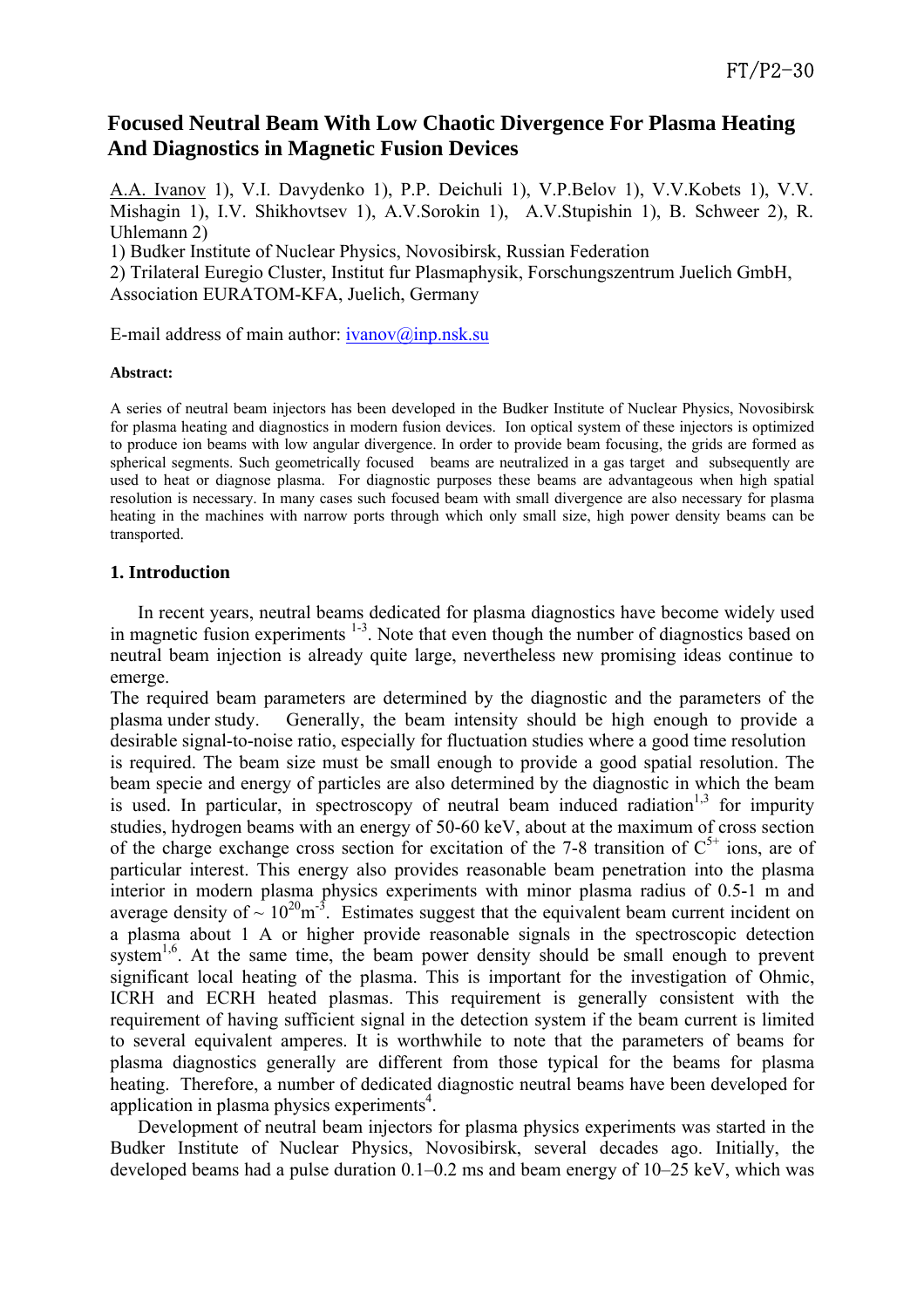consistent with the characteristic plasma parameters achieved at that time in toroidal systems and magnetic mirrors. These short pulse beams were provided by extracting ions from a plasma jet expanding from the anode orifice of high current arc discharge. Specific mechanism of plasma cooling during jet expansion makes feasible to form ion beams with transverse temperature as low as  $\sim 0.2 \text{eV}^{13}$ .

Later on, a series of diagnostic hydrogen (or helium) beams, which are based on unified basic elements, i.e. plasma box and ion optical system, were developed for experiments on modern plasma devices. The required beam current can be provided by changing the size of the plasma box and the grids. The distinguishing feature of the developed beams is that the grids of the ion optical system are inertially cooled, i.e. have no channels for water cooling inside, as is always necessary for high power long pulse ion sources. Due to the limited pulse duration (2-10 s) and long enough intervals between the pulses in present day magnetic fusion facilities, the average thermal power loads on the grids appear to be rather moderate. Therefore heat capacity of the grids can be made high enough to limit its temperature rise during the pulse. Subsequently, the heat can be removed from the grids by water cooling from the periphery because of the very moderate time-averaged heat loads. This approach allows avoidance of significant thermo-mechanical deformations of the precisely machined and carefully aligned grids in long pulse operation <sup>5-8</sup>. At the same time, such arrangement of the grids enables to form them as spherical segments thus providing geometrical focusing of extracted and accelerated ion beam. Note that this approach is hardly applicable when the grids have internal cooling channels.

The developed ion sources are based on an RF-discharge plasma box<sup>4-6</sup>, and, alternatively, on an arc-discharge plasma box  $^{7,8}$ . As a matter of fact, the RF-version appears to be more appropriate for generating beams with a pulse duration exceeding 1s. Experimental tests showed that this version of plasma box has a reasonable lifetime exceeding 50,000 shots of multiple second duration. The arc-discharge version is used for relatively shorter beams. Its advantage, in comparison to the RF-version, is a higher proton fraction in the extracted beam (typically  $80-90\%$  by current)<sup>9</sup>.

Injection of low-divergent, focused neutral beam of higher power is also necessary to heat plasma in machines in which access to plasma is provided through narrow ports, like compact tokamaks, stellarators, RFCs, magnetic mirrors, etc. For that purpose a beam with extraction grid system similar to that used in the diagnostic beams but of larger diameter was developed. Correspondingly, larger diameter RF-discharge plasma box was employed. In the paper, the characteristics of the long pulse diagnostic beams are presented. In the following sections the description of the RF and the arc discharge based ion sources is given together with a brief description of the general layout of the diagnostic neutral beam injector that incorporates the ion source. In the last section, description of developed focused heating beam is given.

#### 1. **Diagnostic beams with cold cathode arc-discharge plasma box**

The ion source with the arc-discharge modification of plasma box (Fig. 1) is capable of producing a higher proton fraction in the beam. A cold cathode arc discharge plasma generator produces highly ionized plasma jet. As a result of its collisionless expansion from anode orifice, the ion current density falls to an optimal value that required for precise beam extraction. At the same time, the transverse ion temperature in the diverging plasma decreases, which results in a small beam divergence. For a pulse duration limited to  $\sim 0.1$  s and long enough intervals between the pulses, this modification does not require intense cooling<sup>8</sup>. To withstand high power loads in longer pulses, it is equipped with an augmented cooling of the components. The version shown in Fig. 1 has been designed for a pulse duration of up to 0.1 s. The flanges at which the cathode and the anode are mounted have water coolant channels inside. The copper cathode has a spherical cavity and is separated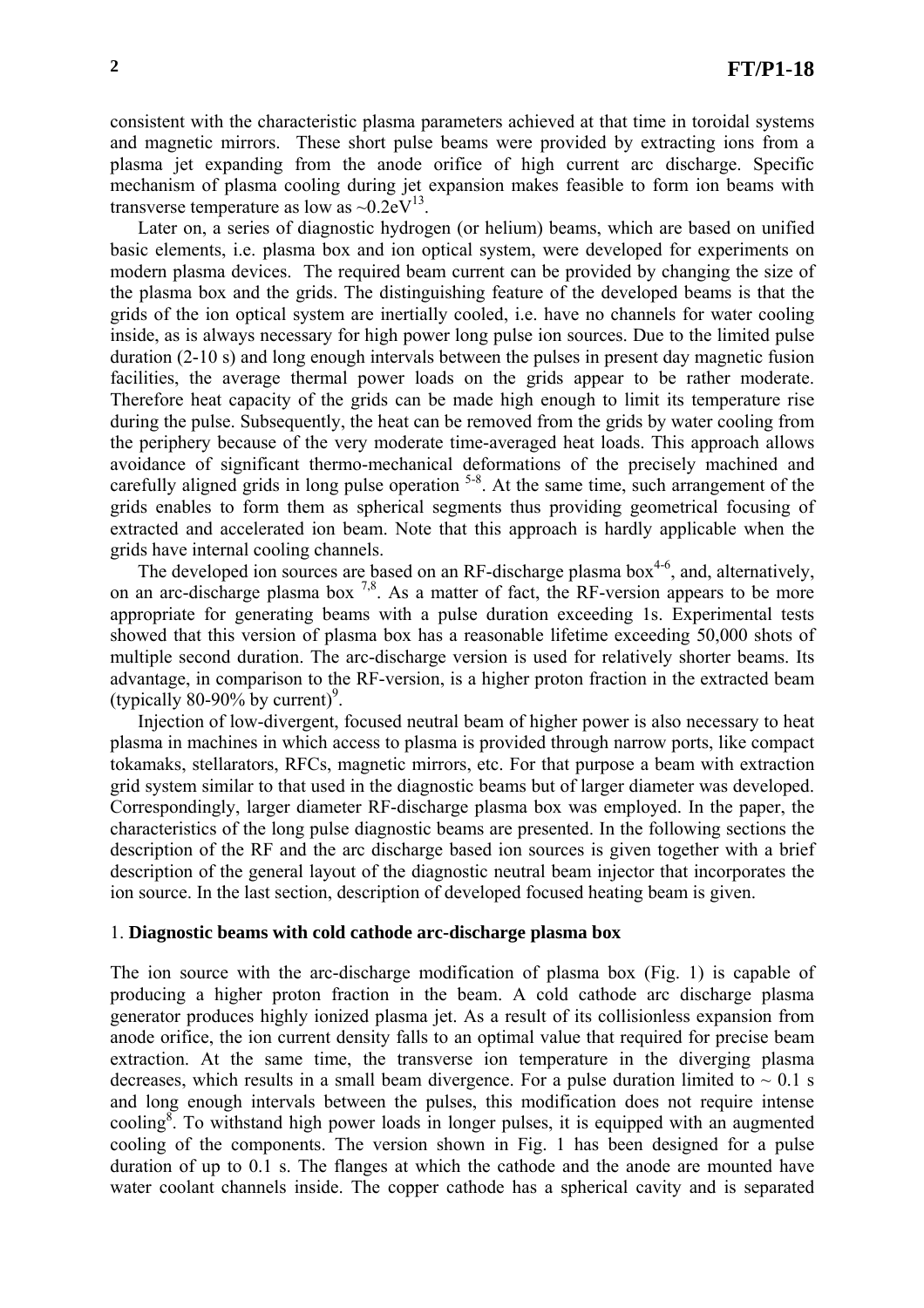

FIG. 1. Schematic view of ion source with an arcdischarge plasma box.

from the anode by a stack of electrically floated washers. For longer pulses, the coolant channels are located directly at the surface of the cathode and the anode. In addition, the washers are also cooled from their edges by water flow. The gas is supplied through the gap between the cathode and the nearest washer and through a hole at the center of the cathode. The discharge is initiated by applying a high voltage pulse to a special trigger electrode inside the cathode. To obtain homogeneous ion current density at the plasma

grid, the plasma stream expands from the anode orifice into a cylindrical volume the outer surface of which is covered by an array of Nd-Fe-B permanent magnets. The magnetic field strength at the inner wall of the expander is 0.2 T and falls down radially to less than 0.01 T at 2 cm distance. The ion current density of  $100-140$ mA/cm<sup>2</sup> has been obtained with a discharge current of 350- 500 A. The measurements of the beam species for the ion source with the arcdischarge indicate a proton fraction as high as ~90% depending upon the beam current.

### **2. Diagnostic beams with an RF and hot cathode arc discharge plasma box**

The source with the RF plasma box was developed in modifications with different extracted current, particle energy and pulse duration. In all the modifications neutral beam is provided by extraction of charged ions from the RF-driven plasma, and their acceleration to the desired energy with subsequent neutralization by charge exchange in a gas target. Typical arrangement of the diagnostic neutral beam injector, which incorporates all systems required for the beam control and measurements, is shown in Fig. 2. This particular version has been developed for the TEXTOR-94 tokamak<sup>5</sup>. For shorter pulses, the diagnostic beam injector actually comprises only an ion source and a neutralizer.



FIG. 2. Diagnostic neutral beam injector setup at TEXTOR.

The vacuum system consists of two cryogenic pumps and turbomolecular pump, which is used for initial pump-down of the injector vessel and during cryogenic pump regeneration. For the beam installed at Textor-94 each cryopump has a nominal hydrogen pumping speed of  $24 \text{ m}^3/\text{s}$  in molecular flow regime for a beam current of  $\sim$ 1 eq. A and up to 90 m<sup>3</sup>/s for correspondingly higher beam current. .

To meet the requirements of the diagnostics at Textor-94, the injector was designed to be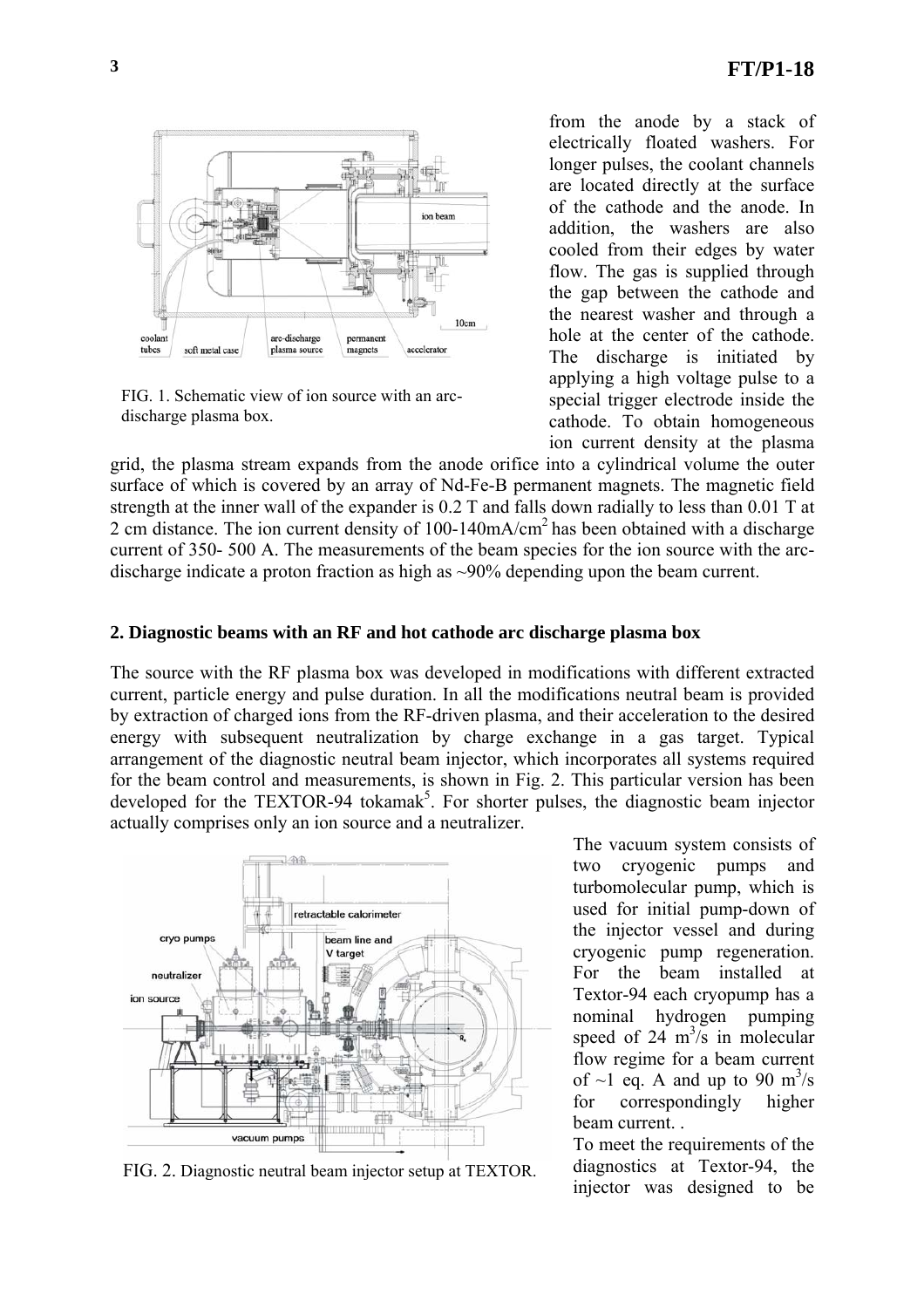rated at an energy of up to 50 keV, an equivalent atomic beam current (for hydrogen) of up to 1 A and a pulse duration of up to 10 s with 500 Hz modulation.



FIG. 3. RF ion source: 1 soft metal case; 2 gas feeding capillary tube; 3 inner magnetic shield; 4 trigger; 5 ceramic wall; 6 RF coil; 7 pull stud (insulator); 8 ceramic spacers; 9 beam duct; 10 water inlet manifold; 11 grounded grid; 12 accelerating grid; 13 extracting grid; 14 plasma grid; 15 magnets; 16 co-axial feedthrough.

The injector ion source shown in Fig. 3 comprises an RF plasma source feeding a multi-aperture electrostatic accelerator. The plasma source consists basically of a vacuum-tight cylindrical alumina ceramic chamber and an external RF coil. Typically, to provide the required current density  $(130 \text{ mA/cm}^2)$ , about 2.5 kW of RF power is to be coupled to the plasma. The discharge is initiated by applying a high voltage pulse to the trigger electrode mounted at a rear flange of the plasma box. To improve the particle confinement in the plasma box, an array of NdFeB permanent magnets is installed at the back plate. In the accelerator, there is a set of four nested molybdenum grids with circular apertures which are configured in a hexagonal pattern. The grids have curvature radius of 4m to focus the beam at desired position inside TEXTOR

plasma.



FIG. 4. Beam divergence vs. current for the extracting voltage 6.5 and 6.75 kV (upper curve). Circles stand for calorimetric data, triangles and

 $AXCEL<sup>6</sup>$  to obtain small angular divergence of the beam. It is worthwhile to note that the ion optical system with thick electrodes benefits from smaller admissible negative biasing of the accelerating grid. In fact, a negative potential barrier for back-streaming electrons is established on the axis of the holes in the accelerating grid for a voltage on the grid as small as  $-200$  V.

The experimental results on the beam divergence and value of optimal extracting voltage were found to be in reasonable agreement with the simulation of the beam formation in the elementary cells of the ion optical system $4,5$  (see Fig. 4). Mass analysis

of ion beam constituents indicates that  $H^+$ ,  $H_2^+$ , and  $H_3^+$  percentages are 71.5%, 13%, and 15.5% , respectively, when the ion source is operating with a beam of 1.9 A. Similar results were obtained with spectrometric measurements of the beam species<sup>9</sup>.

Alternatively**,** an arc discharge plasma box (see Fig.5) can be applied to improve full energy fraction of the beam<sup>8</sup>. For pulse duration of up to 4s, a cylindrical electron emitter 5 was introduced into cathode cylindrical cavity. The emitter is composed of  $LaB<sub>6</sub>$  discs

The geometry of the elementary cell was optimized by using the 2D computer code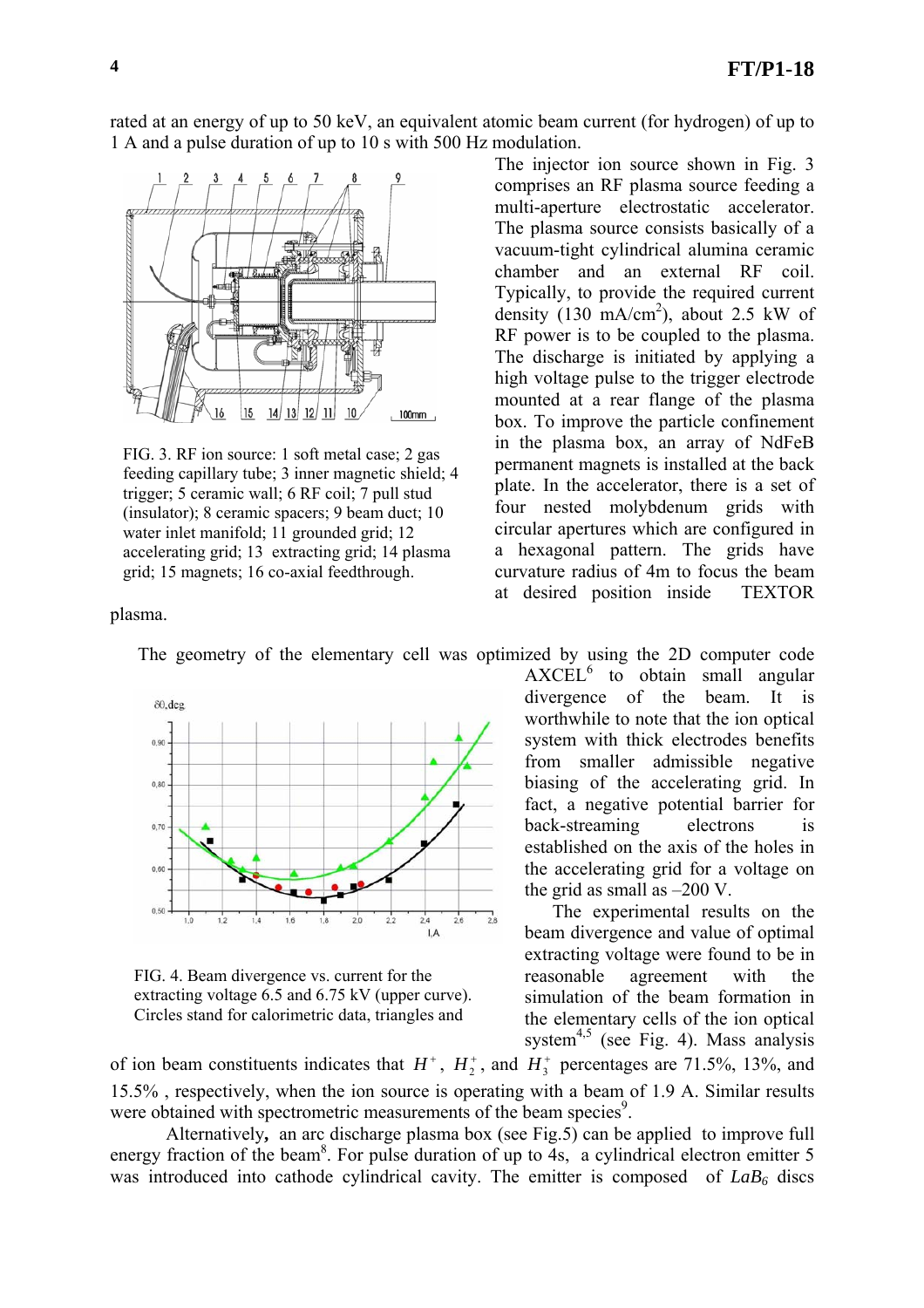alternated by flexible washers made of thermo-extended graphite. To heat the stack, a current flows over it so that the ohmic power mainly releases in the graphite spacers, which essentially are used as a heaters. Each *LaB6* disc is 17 mm in diameter and 2 mm thick, the number of the discs was varied from 5 to 10 depending upon required discharge current. Working temperature of the emitter is 1600-1650С.



Fig. 5 General view of cathode assembly and electron emitter: 1 – cathode gas valve; 2 – cathode insert; 3 – heater feedthrough; 4 – water manifolds; 5 – electron emitter.

Such a design of the heater has several advantages against traditionally used heaters made of refractory metals or graphite in which the electron emitter is heated by radiation of the heater. The developed electron emitter with ten *LaB*<sup>6</sup> discs was used in arc-discharge

source of hydrogen plasma, which was operated in pulses with duration upto 4s with arc current upto 700A. A version with smaller number of *LaB6* discs in the electron emitter was

used in the TEXTOR-94 diagnostic beam with upto 370A current with 50%/50% modulation. This arc discharge plasma box with larger number of the  $LaB<sub>6</sub>$  discs and correspondingly higher arc current and plasma output was applied in the ion source of diagnostic beam injector which is now operated in AlcatorC-mod tokama $k^{4,8}$ . The ion source also has larger grid diameter and size of the plasma expansion chamber providing beam current of upto 8A in 3s pulses and beam energy of 55 keV energy .

## **3. Heating beam with geometrical focusing**

A modification of the ion source with higher current of upto 40A, particle energy of 40keV and pulse duration 1s was developed for plasma heating.

The overall configuration of the ion source with the RF-plasma box is shown in Fig. 6. The nominal current density of  $360 \text{ mA/cm}^2$  was chosen for the ion source. Plasma emitter in the ion source is produced by an inductively exited RF-discharge in a cylindrical ceramic tube (see Fig.6.). Non-homogeneous magnetic field inside the plasma box is produced by an array of permanent magnets located at the end flange. The multi-turn antenna (4) couples to the plasma up to 50kW of RF power at  $\sim$  4MHz frequency. With 45kW of RF-power absorbed in the plasma, the source delivers an ion current of 45A (hydrogen).

In the accelerator, there is a set of three nested grids with circular apertures 4 mm in diameter. In order to focus the beam on to the desired point inside the plasma, the grids are formed to be spherical segments with the required curvature radius of 4 m. The geometry of the elementary cell was optimized to obtain appropriate angular divergence of the beam. Calculated ion trajectories and equipotentials are shown in Fig.7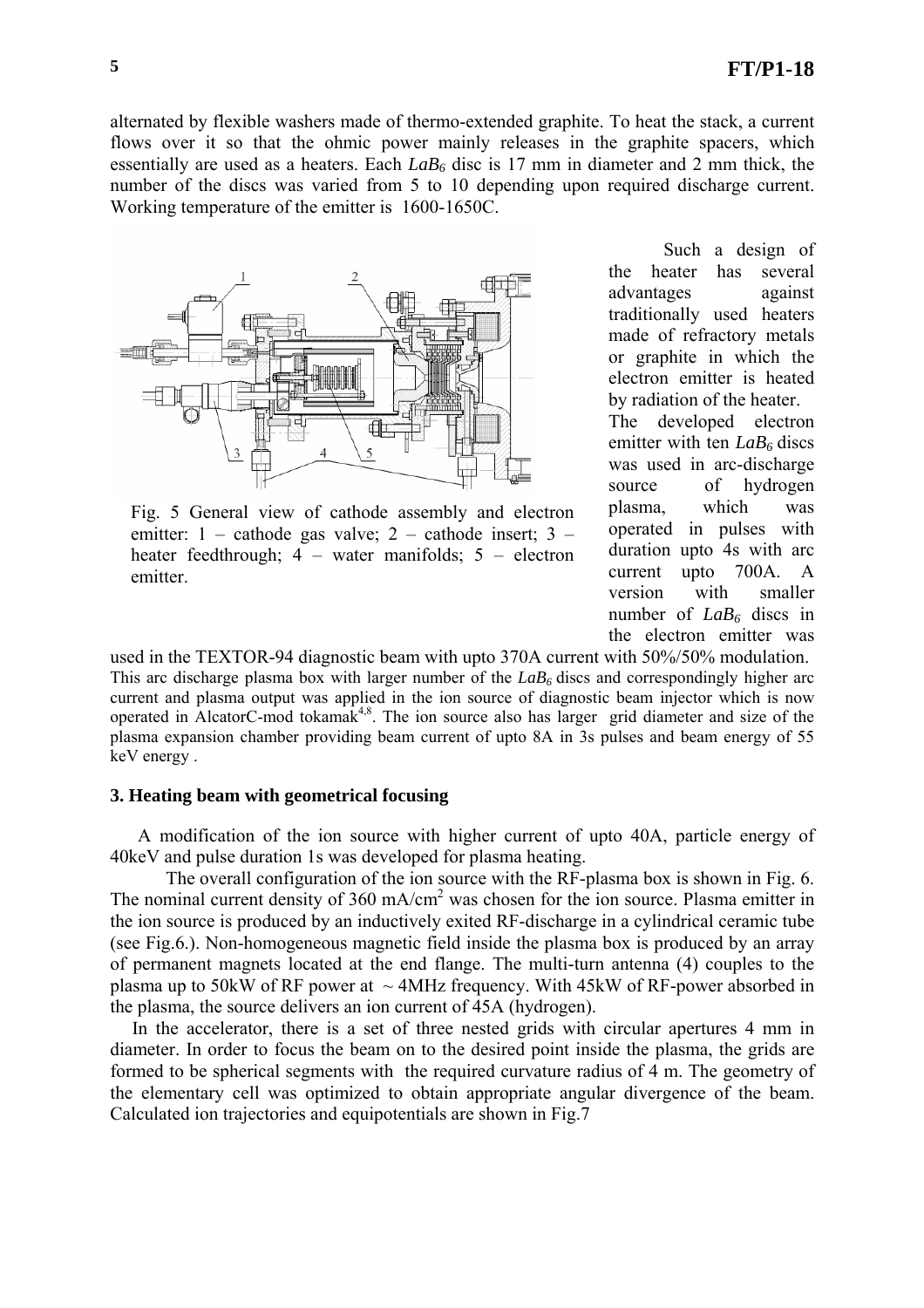

Fig.6. Ion source with an RF-discharge plasma box: 1- metal case, 2 – pulse gas valve and trigger unit, 3 – RF-plasma box, 4 – RF-coil, 5 – grids, 6 – internal magnetic and electrostatic shield, 7 – ceramic insulator.



Fig.7 Plot of ion trajectories and equipotentials in elementary cell.

Angular divergence, Deg.

Experimentally, the beam divergence was inferred from the beam density profile on the calorimeter 2m downstream from the source taking into account that its axial position is by 900mm closer to the ion source than the focal plane of the beam.

> $1,10$ left wing right wing  $1, 22$  $1.00$  $0, 95$ 0,90  $0, 05$ 36 28 30 a, ż 32 Extracted ion current, A

Fig.8 Bam divergence inferred from the beam power density profile measured on calorimeter wings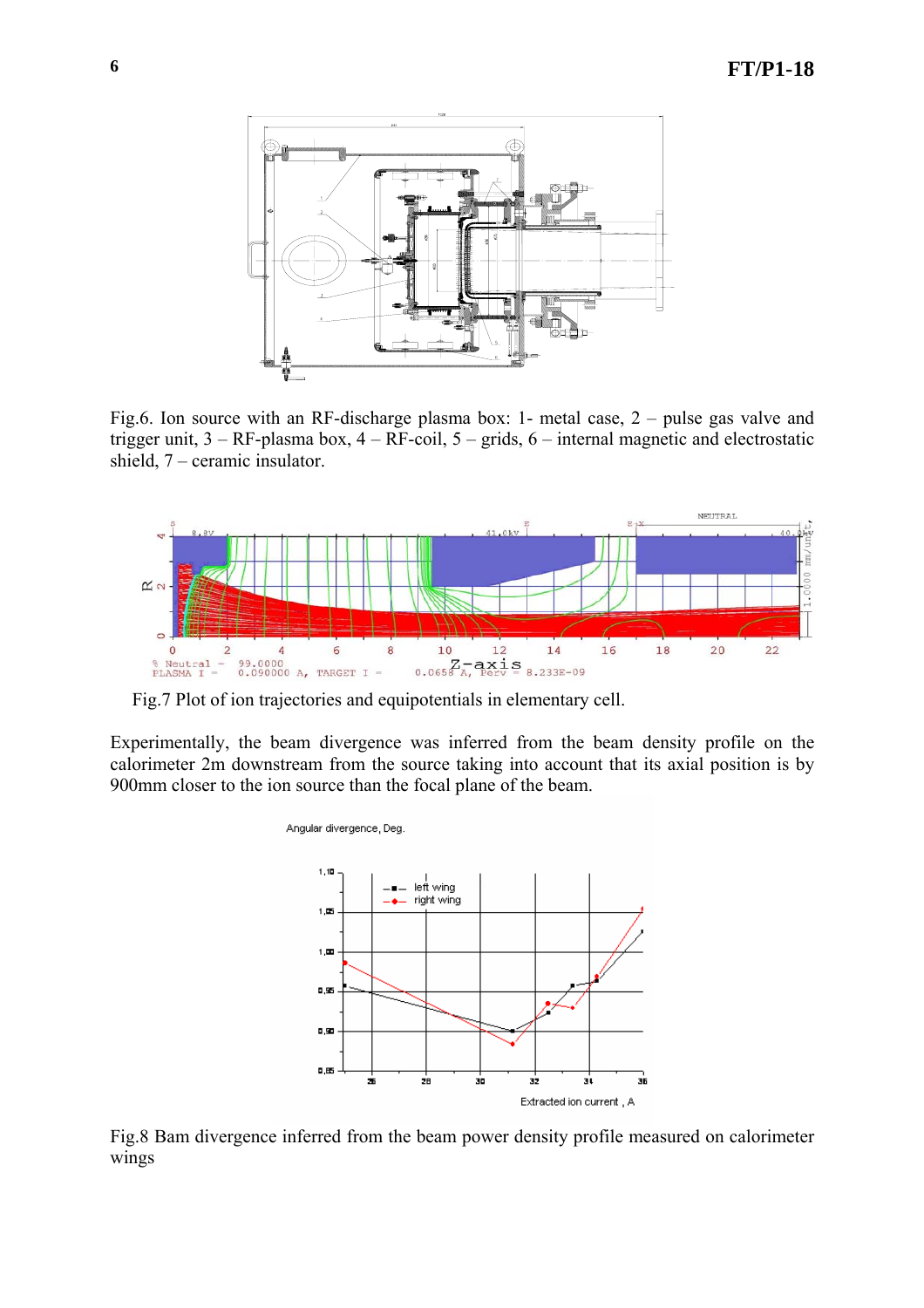The beamlets on the periphery of the grids have no neighboring ones from one side which results in non-compensated radial electric fields. These fields produce some tilting of the elementary beams and leads to appearance of a beam halo with increased divergence. Special Pierce-like trim is introduced at the periphery of the plasma grid to compensate the radial fields generated by the space charge<sup>10</sup>.

## **4. Conclusions**

A number of diagnostic beams have been developed in the Budker Institute, Novosibirsk for different plasma physics experiments (see Table I). A distinctive feature of the ion sources as an application of an ion optical system with thick electrodes which have no internal cooling channels. In this case, the temperature rise of the grids during a pulse is limited by their thermal inertia and complete heat removal takes place between the pulses. Besides relatively simpler fabrication, the grid design adopted has several advantages as compared to designs with internal cooling channels. Namely, it provides higher grid transparency and possibility of using a molybdenum grid with higher electrical strength. Additionally, the freedom from developing a water leak in the grids is also a quite important issue contributing a lot to the overall reliability of an ion source. The developed DNBIs have plasma boxes of two modifications based on RF or arc discharge. The former has a proton fraction approaching  $\sim 90\%$  (by current). At the moment, several DNBIs are routinely operated in different plasma physics laboratories throughout the world and have shown sufficiently high reliability. A beam with geometrical focusing with higher current was developed for plasma heating.

|              | <b>TEXTOR</b>     | <b>TCV</b>     | AlcatorC-      | <b>RFX</b>   | MST DNBI <sup>7</sup> |
|--------------|-------------------|----------------|----------------|--------------|-----------------------|
|              | <b>DNBI</b>       | <b>DNBI</b>    | mod            | <b>DNBI</b>  | (ARC)                 |
|              | $RF$ <sup>3</sup> | RF             | (ARC)          | (ARC)        |                       |
| Beam         | $20 - 50$         | $20 - 55$      | 55             | $20 - 55$    | 30 (20 for He         |
| energy,      |                   |                |                |              | beam)                 |
| keV          |                   |                |                |              |                       |
| Max.         | $\overline{2}$    | 3              | $\overline{7}$ | 5.5          | $\overline{4}$        |
| extracted    |                   |                |                |              |                       |
| current, A   |                   |                |                |              |                       |
| Duration, s  | 10                | $\overline{2}$ | 3              | 0.05         | 0.0035                |
| Modulation   | $500$ Hz +        | external       | external       | External     | N <sub>0</sub>        |
|              | external          |                |                |              |                       |
| Ion          | 60/20/20          |                |                | 90/5/5       | 90/5/5                |
| species, $%$ |                   |                |                |              |                       |
| (by)         |                   |                |                |              |                       |
| current)     |                   |                |                |              |                       |
| Diagnostic   | <b>CHERS</b>      | <b>CHERS</b>   | MSE,           | MSE,         | Rutherford            |
| served       |                   |                | <b>CHERS</b>   | BES,         | scattering, MSE,      |
|              |                   |                |                | <b>CHERS</b> | <b>CHERS</b>          |